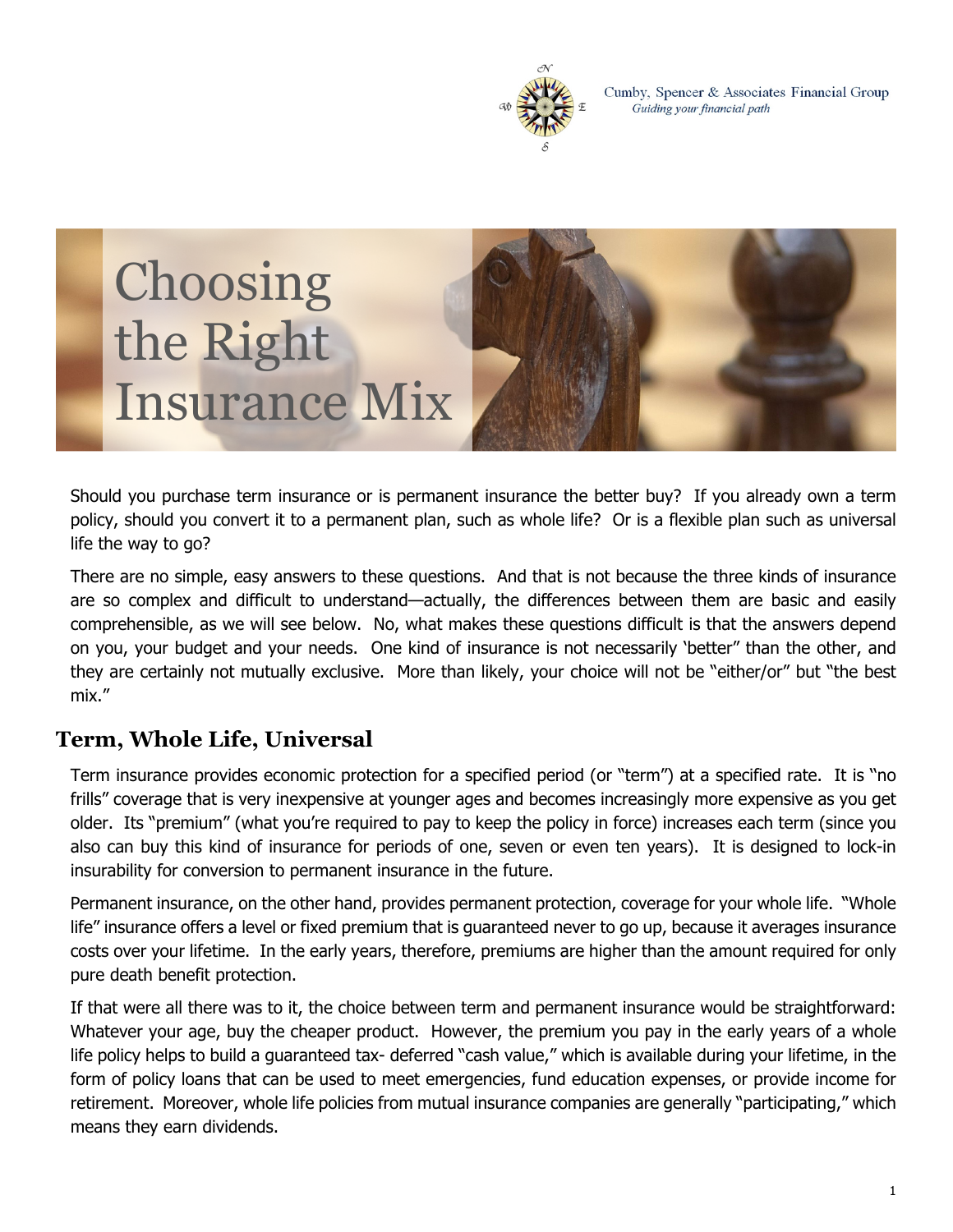What about universal life? Like whole life, this kind of insurance is permanent, offering lifetime protection and cash value accumulation. Unlike whole life, however, universal-type policies feature an adjustable death benefit and flexible premiums. After making an initial minimum premium payment, policy owners may pay whatever they desire, subject to IRS and company minimum/ maximum rules; they may even skip premium payments for a year or longer. The policy's death benefit may fluctuate accordingly. With a universal policy, you have added flexibility to adjust your death benefit and premium payments according to your current needs.

# **Which Is Best for You?**

Term insurance is normally the better buy for the younger age groups and for the short run. It makes the ideal choice when you're young and just starting out and on a strict budget, since it allows you to buy the full amount of coverage you need at an affordable price. After all, there is no point to buying a permanent policy if you simply can't afford it; you'll either buy less coverage than you need or, even worse, lose your money as well as your coverage if you allow the policy to lapse because of nonpayment.

Term insurance is perfect when your needs are temporary, when you need protection until a debt, such as a mortgage or a business or education loan is paid off. Generally speaking, if your need for protection lasts ten years or less, or will cease entirely before age 50, term insurance is an intelligent buy. If you don't need protection after a certain point in your life—let's say the children have left home, your spouse is self-supporting, additional income is not needed for retirement years, or you have no desire to leave an inheritance or need to protect an estate or business, then term insurance is right for you. However, if you will need insurance for an extended period—for 10 or more years—and if you do have the kinds of needs listed above, you should consider permanent plans, such as whole life and universal life.

#### *Some things to consider:*

- Many "Baby Boomers" who are now in their mid 50s and early 60s are still financing a mortgage, paying for their children's college education, recovering from the damage done to their retirement nest eggs by the financial crisis of 2008 and perhaps even helping to fund care for their parents. They are the first generation of Americans to be handling these responsibilities simultaneously. Permanent insurance provides not only necessary economic protection, but also the kind of asset accumulation opportunity they need to meet converging demands. Over time, it is much more cost-efficient than term insurance.
- After the age of 50, permanent insurance is almost certainly the better buy, since term premiums increase considerably thereafter and are not recoverable in the form of cash value or dividends. Permanent insurance, however, allows you to leave your options open in respect to economic protection, retirement and education funding, and estate planning. It can be used to boost monthly retirement income. It can also be a major estate planning tool, enabling you to minimize estate taxes and provide liquidity for your heirs.
- What about the retirement years? The cash value in a permanent policy can be used to supplement Social Security, pension benefits, and investment income. You can borrow from it or even turn it into an annuity generating monthly income for life - subject to certain limitations.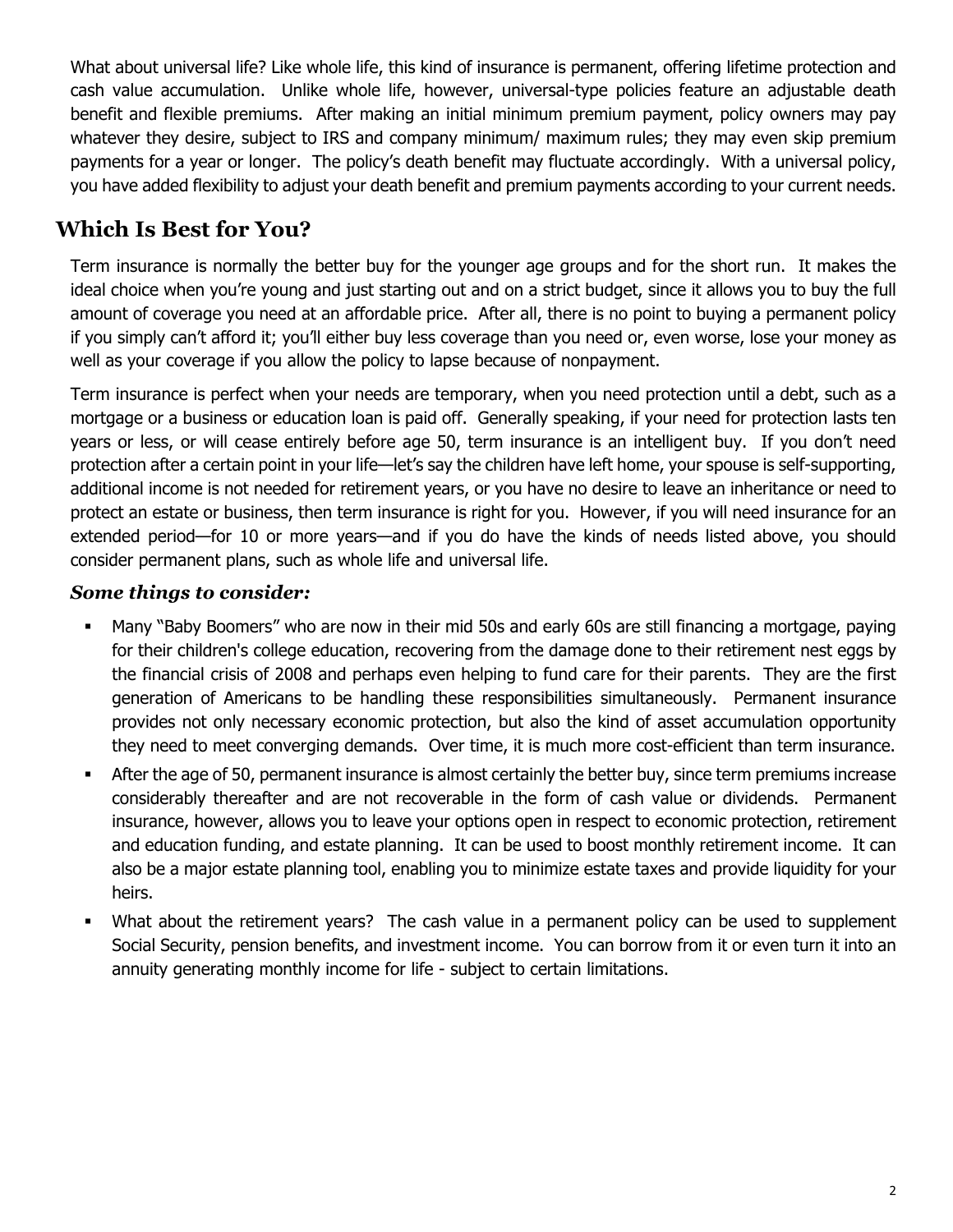### **Choosing the Best Mix**

What if you're sold on the value of permanent insurance but can't afford all the coverage you need? You have some options. You can buy the term insurance you need and gradually convert it, piece by piece, into permanent insurance. (Most term policies have a "conversion" privilege that allows you to turn your term insurance into permanent insurance without proving good health.) Let's say you need \$200,000 worth of insurance; you can buy a term policy for that amount and later convert \$50,000 of it into a permanent plan, keeping the rest of the term in force to convert in the future. Whether you choose to convert to whole life or universal life will depend on your specific needs for an adjustable death benefit and flexible premium payments.

Another option is to buy a permanent plan with term insurance added to it. If, again, you need \$200,000 of insurance but can only afford to pay for little more than \$100,000 of permanent coverage, you may be able to buy a base plan with \$100,000 of cash value insurance and, for only a little more money, a \$100,000 "term rider." Or you might buy a \$200,000 universal life policy, starting off with the minimum premium and gradually increasing those payments as circumstances allow.

When all is said and done, you needn't be thinking in terms of "term versus permanent." Rather, you should be thinking of what is the best mix of term and permanent insurance that will meet your needs. With the help of your New York Lift agent, you can design an insurance plan that is flexible and affordable—a customized plan that will meet your needs and help you reach your goals.